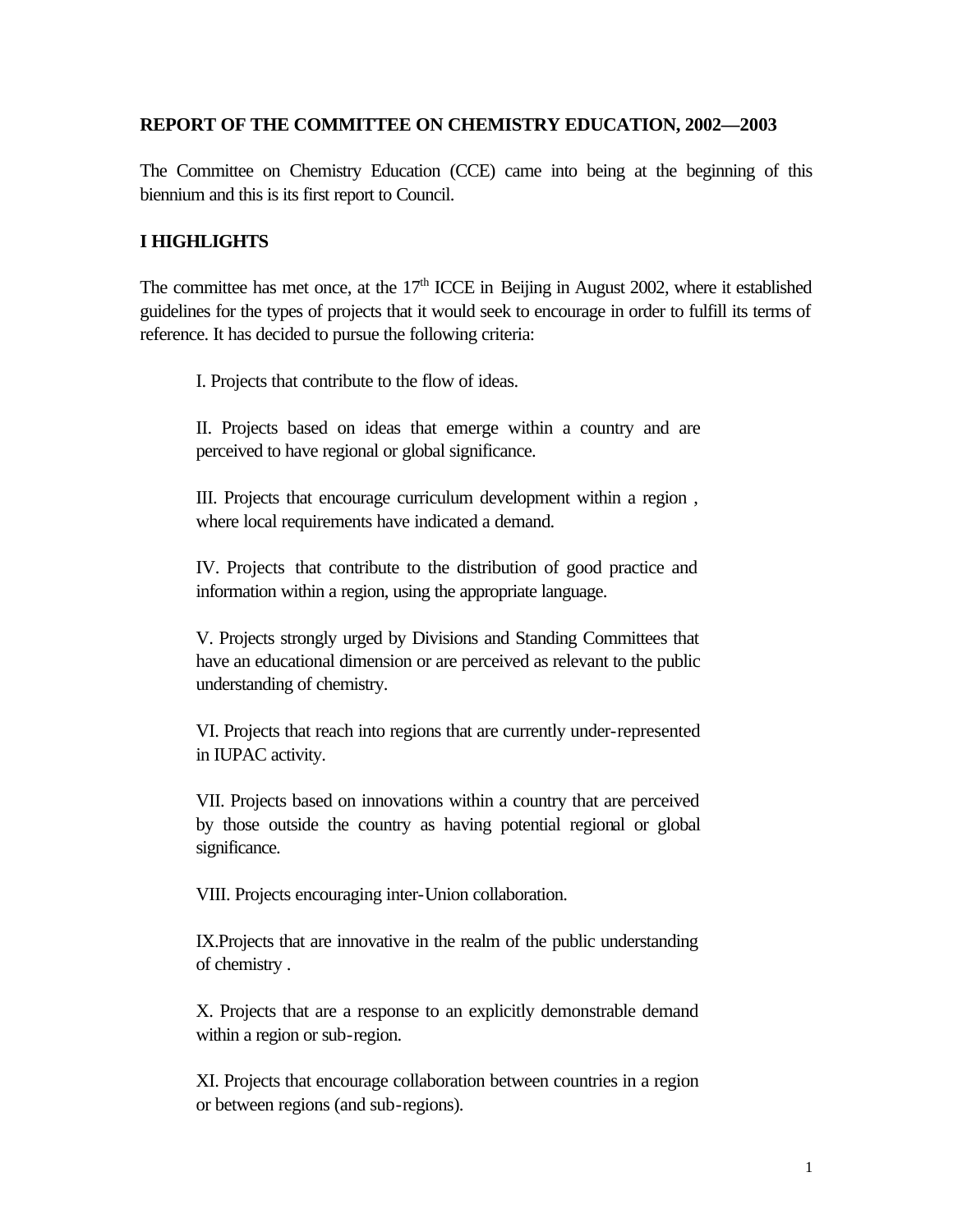XII. Projects where IUPAC seed money is helpful to gain access to other sources of funding.

To facilitate the generation of projects, the CCE has established two subcommittees, the subcommittee on Chemistry Education for Development (CED) and the subcommittee on the Public Understanding of Chemistry (PUC), and appointed two chairmen, John Bradley and Peter Mahaffy, respectively. Projects are coordinated by Elisa Pestana, who is also Secretary of the CCE.

The CCE is responsible for the program of International Conferences on Chemical Education (ICCE). The  $17<sup>th</sup>$  was held in Beijing in August 2002, the  $18<sup>th</sup>$  will be in Istanbul in August 2004, and the  $19<sup>th</sup>$  will be in Seoul in August 2006.

Special attention has been paid to the generation of links with other scientific unions and with COCI. There is now a representative of COCI on the CCE and COCI has established a small group to advise the CCE on items of mutual interest, particularly projects that COCI would regard as appropriate to its interests and which could be developed by the CCE.

### **II ACHIEVEMENT OF GOALS OF THE STRATEGIC PLAN**

2003IUPAC will provide leadership as a worldwide scientific organization that objectively addresses global issues involving the chemical sciences.

The role of the CCE is to encourage good practice in chemical education worldwide and to promote the public appreciation of chemistry. It is playing a central role in providing assistance to developing countries and countries in transition, particularly through its collaboration with UNESCO and the propagation of its microscale experimental kits (see the CED report), and is organizing symposia to propagate chemistry to the general public (see PUS report). The CCE is encouraging the development of curricula that have regional relevance.

(b) IUPAC will facilitate the advancement of research in the chemical sciences through the tools that it provides for international standardization and scientific discussion.

The CCE regards research in chemical education as an intellectually valid domain of original investigation, and intends to encourage its acceptance.

(c) IUPAC will assist chemistry-related industry in its contribution to sustainable development, wealth creation, and improvement in the quality of life.

The CCE has established close relations with COCI, each committee having a reciprocal member and COCI having established an advisory group to guide CCE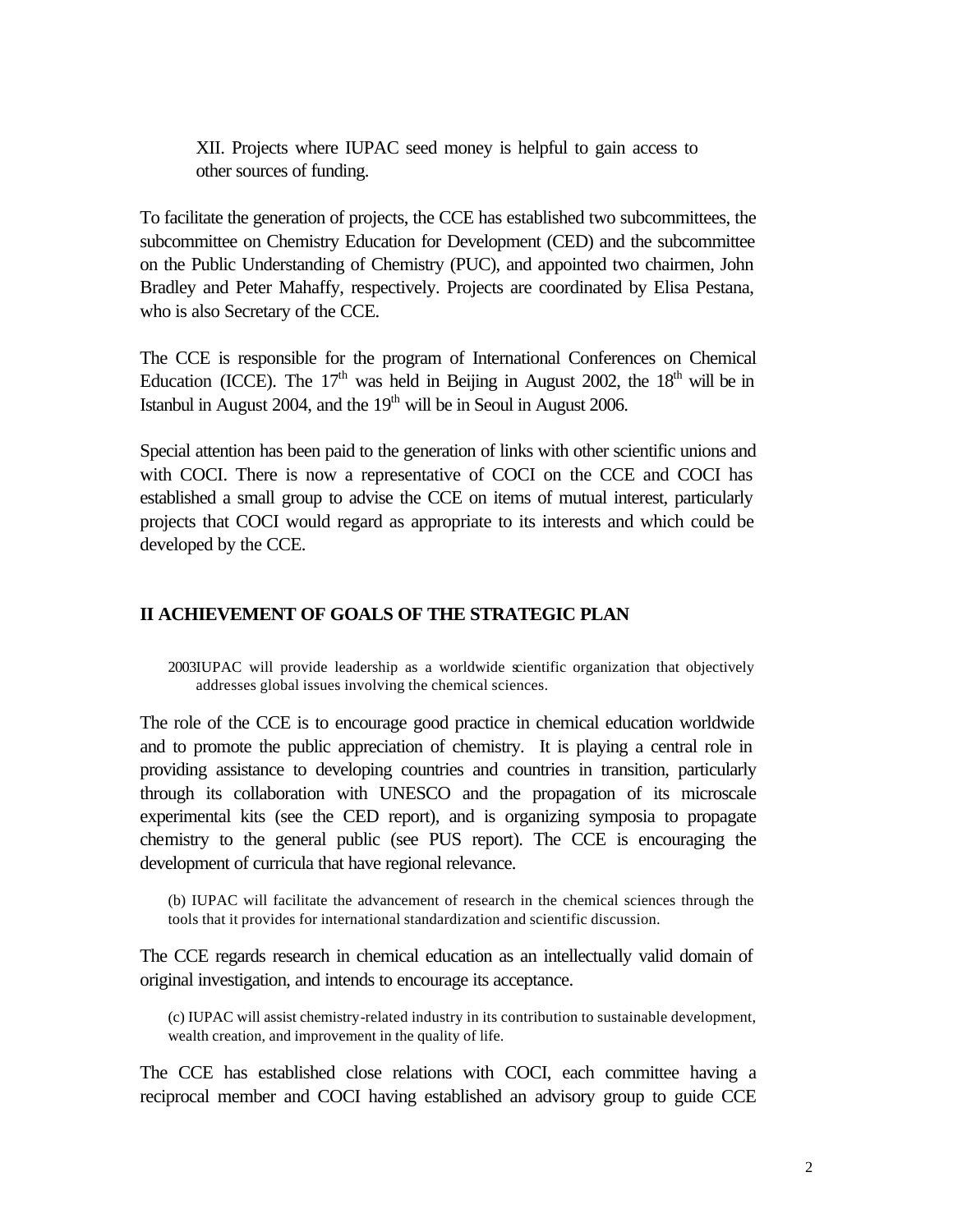towards industrially related projects that it would like to see developed. The CCE regards the propagation of sustainable development as a crucial component of its thinking, and is seeking ways to encourage its deployment in chemistry courses throughout the world.

(d) IUPAC will foster communication among individual chemists and scientific organizations, with special emphasis on the needs of chemists in developing countries.

The CCE has a huge membership, with a large number of NRs from developing countries. The Ottawa meeting of the CCE will include symposia at which NRs present summaries of what each of their countries need, and the CCE will build a program of projects based on this information. The involvement of the CCE with *Chemistry International* and its electronic counterpart *Chemistry Education Internationa l*is a major contribution to the propagation of information to developing countries.

(e) IUPAC will utilize its global perspective and network to contribute to the enhancement of chemistry education, the career development of young chemical scientists, and the public appreciation of chemistry.

This goal lies at the heart of the CCE, and all the activities of the CCE are directed towards its achievement. The goal cannot be achieved in isolation, and the CCE is establishing warm relations with the Divisions and Standing Committtees.

(f) IUPAC will broaden its national membership base and will seek the maximum feasible diversity in membership of IUPAC bodies in terms of geography, gender, and age.

The chairman of the CCE seeks to involve a wide range of its members in its activities and planning. In the course of his travels he has encouraged a number of countries to consider membership of IUPAC.

### **III FUTHER SUBSTANTIVE INFORMATION**

This part of the report consists of two summaries relating to the subcommittees of the CCE and its Project Committee.

**PROJECT ADVISORY SUBCOMMITTEE** This subcommittee was established under the leadership of the Project Coordinator (Prof E. Pestana) to facilitate the assessment of projects. It consists of the following members:

Project Coordinator ex officio, Chairman , Professor E. Pestana (Portugal) Prof R. Bucat (Australia) Prof R. Lamba (Puerto Rico) Dr A. Ashmore (UK)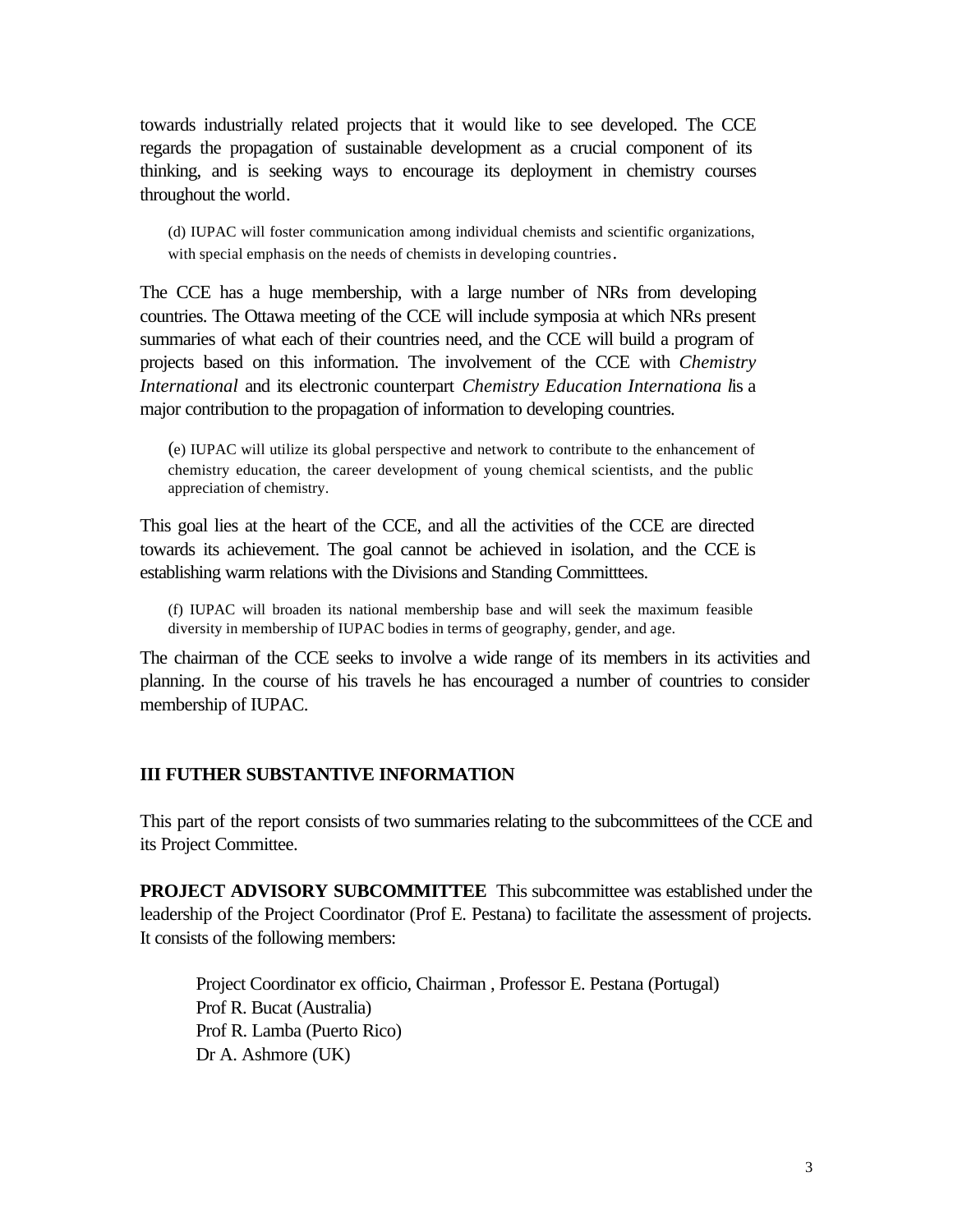### **SUBCOMMITTEE FOR CHEMISTRY EDUCATION IN DEVELOPMENT (CED)**

#### **Inauguration and Composition of the Sub-committee**

The subcommittee was conceived in the deliberations of the Education Strategy Development Committee (ESDC) that took place in the previous biennium. The recommendation to form the subcommittee was approved at the  $41<sup>st</sup>$  IUPAC Council meeting held on 7-8 July, 2001 (Brisbane). It was born on 1 January, 2002 with Prof JD Bradley as its first chairman. The ESDC Report had outlined the proposed aims of the sub-committee, but it was clearly important and urgent to clarify these aims and to map its place and role within the new Committee on Chemistry Education (CCE). A CCE strategy meeting was held in New York in March, 2002, at which aspects of the committee's work were discussed. Also at this meeting the composition of the subcommittee was discussed and six possible members identified. An attempt was made to obtain a wide geographic distribution, with inclusion of prominent and active chemistry educators from developing countries and countries in transition. To achieve this spread it was also agreed to invite some members from countries that are not members of IUPAC. Following the meeting all invitees agreed to serve as follows:

Prof J Bradley (South Africa), Chairman Prof R Lamba (Puerto Rico) Prof N Tarasova (Russia) Prof A Chrispino (Brasil) Prof A Shoukry (Egypt) Prof S Wandiga (Kenya) Prof F Sevilla (Philippines)

### **Projects**

The CED sub-committee inherited two major, active projects from the previous dispensation (CTC). Activities within these existing projects are first described.

#### 1. Small-Scale Chemistry

This project has continued intensively in association with UNESCO (Basic Sciences Division). During this biennium several more countries have hosted introductory workshops, which introduce and advocate the benefits of small-scale chemistry practical work: Azerbaidjan, Botswana, Cape Verde, China, Congo (Brazzaville), Eritrea, Guinea-Bissau, Hong Kong, Latvia, Liberia, Mauritius, Morocco, Namibia, Seychelles, Sierra Leone, Sudan, Swaziland, Ukraine, and Uzbekhistan. A number of these countries, as well as those previously visited,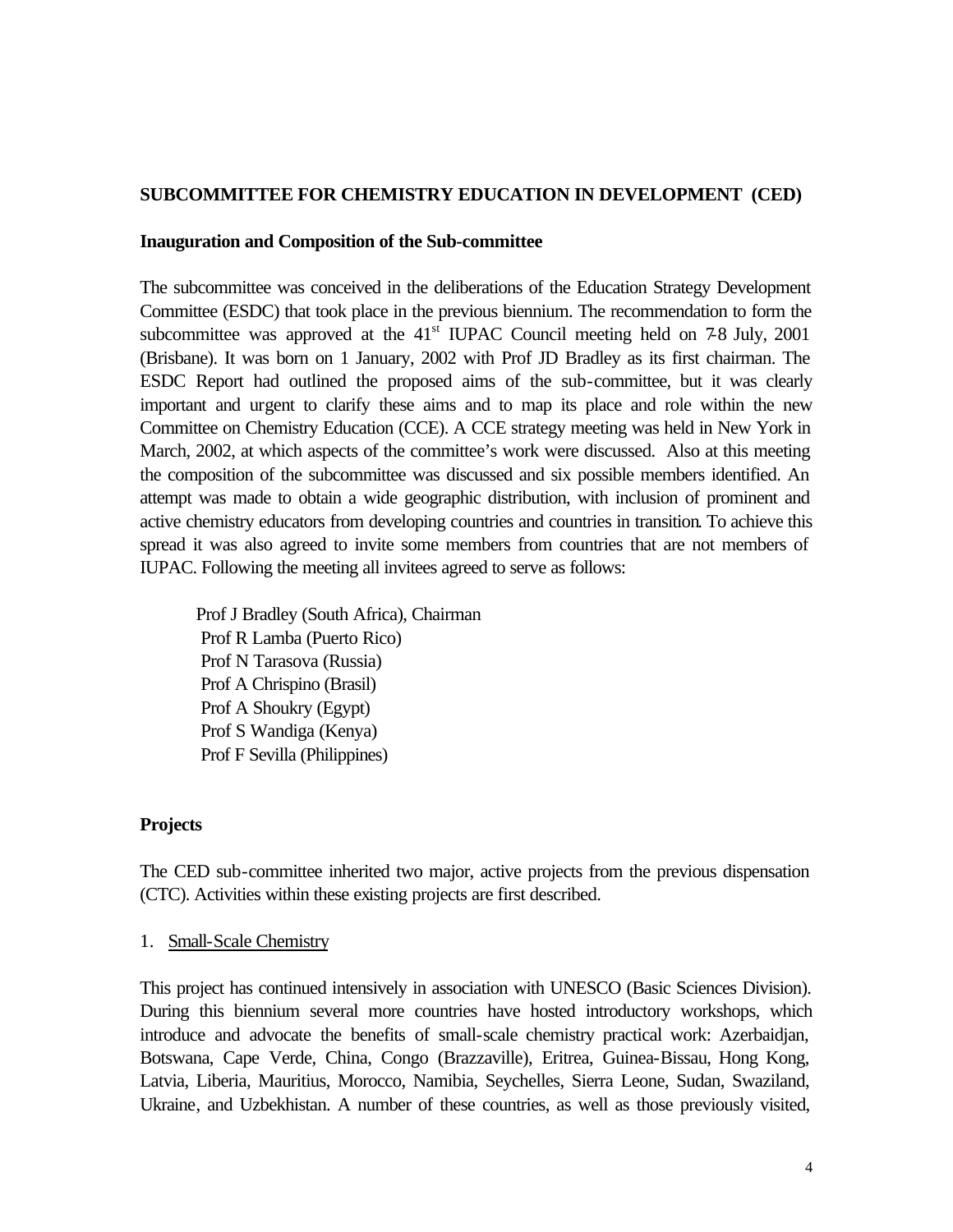have been sufficiently inspired to establish pilot projects. These are designed locally to evaluate the application of the concept in the local conditions and in relation to the national curriculum. UNESCO has been very active and successful in soliciting funds from donor organizations to support the program. IUPAC has also approved a project supporting the program.

Alongside this workshop activity, the important task of translation of example worksheets into national languages also continues. Spanish and Uzbekh translations have been completed; the latter has been taken by Afghan translators to prepare Pushtu and Dhari language versions in anticipation of an intervention in Afghanistan.

The impact of the IUPAC-UNESCO Global Program is significant. Centres promoting small-scale methods (with particular reference to school education) are emerging spontaneously in a number of countries. Illustrative of the impact now perceptible in Africa at least, was the MINEDAF VIII Conference held in Dar es Salaam in December 2002. This triennial meeting of Ministers of Education in Africa, which covers all aspects of education policy, included an afternoon session on "Microscience Experiences", chaired by the Minister of Education of Cameroon. On this occasion Prof Bradley represented IUPAC, and addressed delegates on IUPAC and on the IUPAC-UNESCO Global Program.

Prof Wandiga is also active in East Africa promoting the concept in Kenya, Uganda, and Tanzania, from the Centre for Science and Technology Innovation in Nairobi. Prof Sevilla, a long-time promoter of cost-effective practical work in science, hosted a workshop in Manila at the University of Santo Tomas during 2002, and is planning further activities in his region.

A description of aspects of the Program appeared in Chemistry International (24, No3, pp 8- 10, 2002).

#### 2. DIDAC

.

This project has also become a joint effort of IUPAC and UNESCO. It has also benefited from the very active support of UNESCO in soliciting funds and negotiating with Agfa Gevaert. This support has permitted the distribution of sample sets of resources in several countries, and the translation of the textual materials into a number of languages. Cost savings have been achieved by linking the presentation on the DIDAC resources and the personal delivery of these, with the holding of a small-scale chemistry workshop. As the financial and technical support of Agfa Gevaert is now being withdrawn, transfer of the rights to the materials to UNESCO is taking place. UNESCO, in cooperation with IUPAC, aims to distribute the material electronically for free use worldwide. The review and endorsement of DIDAC by COCI AND CTC in the previous biennium, is now bearing fruit on a global scale. The convening of a symposium on DIDAC within the program of the 39<sup>th</sup> IUPAC Congress, recognizes this global maturing of a project first conceived in Belgium to mark the 75<sup>th</sup> anniversary of IUPAC.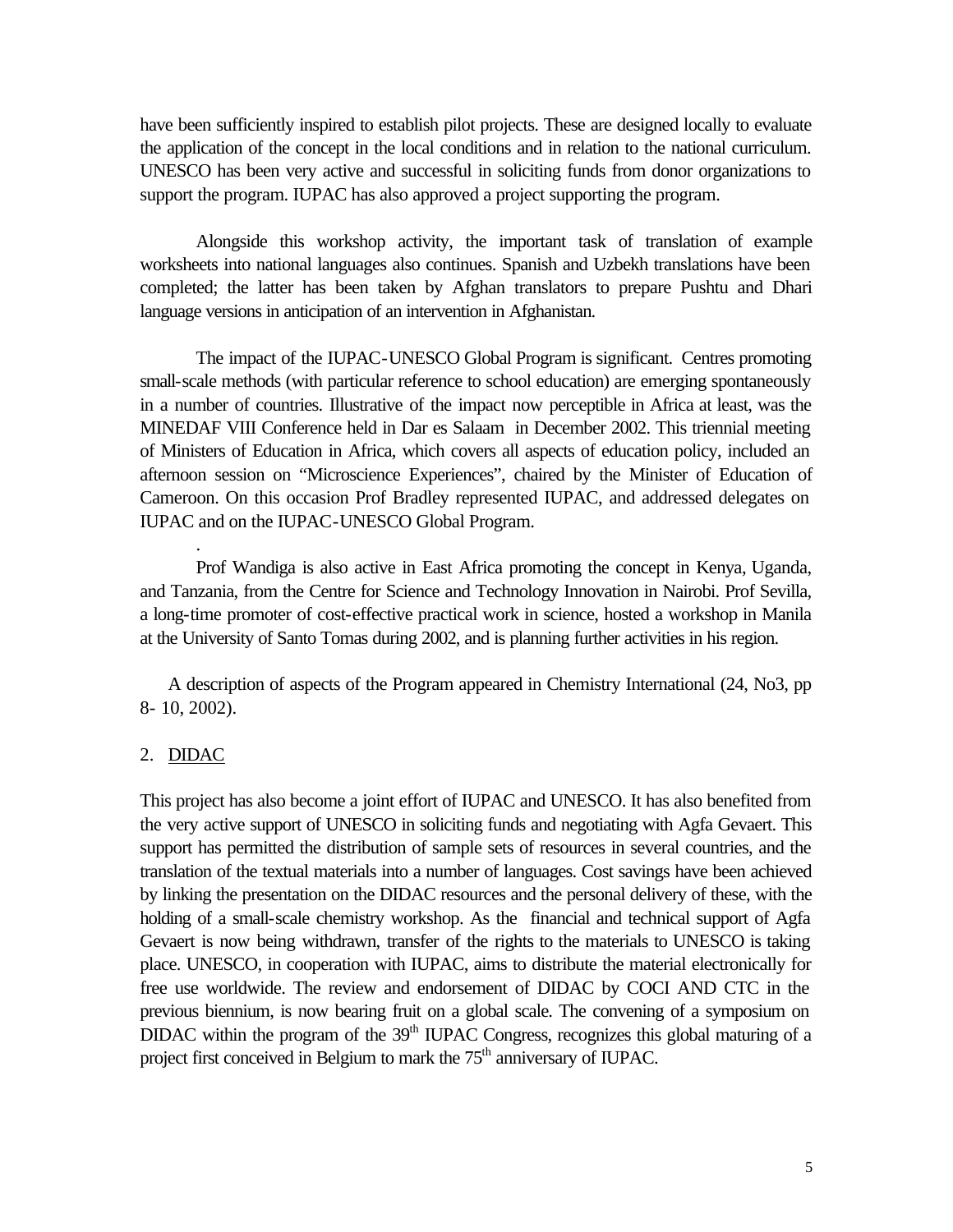Once again we are indebted to UNESCO for so successfully assisting IUPAC in advancing "the worldwide aspects of the chemical sciences".

# 3. IUPAC Periodic Table

The publication of a small laminated Periodic Table, to mark the 80<sup>th</sup> anniversary of IUPAC prompted the idea that something of this kind would have wide appeal in the world of chemistry education. Two possibilities were envisaged: it could either be a commercial venture, earning revenue for IUPAC, or it could be designed for free distribution. The evaluation of this concept and its formulation as a project are in progress.

# **Communication**

Since the inauguration of CED there has been a meeting of CCE on the occasion of the  $17<sup>th</sup>$ ICCE in Beijing. Unfortunately only two members of CED (Profs Lamba and Tarasova) were attending. Nevertheless the opportunity was taken to discuss on an informal basis the policy guidelines proposed for CED at the strategy meeting in New York. The chairman has also met on other occasions during 2002, Profs Wandiga and Sevilla. Electronic communication needs to be intensified in future.

## **Conclusion**

The very significant benefit to CED of cooperation with UNESCO is clear, and we wish to record our gratitude to Dr Pokrovsky for his support.

# **SUBCOMMITTEE ON THE PUBLIC UNDERSTANDING OF CHEMISTRY (PUC)**

The new CCE Subcommittee on The Public Understanding of Chemistry (PUC) has now begun its task of trying to identify the best way in which IUPAC can direct its efforts to build mutual trust and communication between chemistry and the general public. The subcommittee held its first informal meeting at the 17<sup>th</sup> International Conference on Chemical Education in Beijing in August 2002, where five of eight members who were able to attend set the direction for the Committee's work.

Subcommittee members are:

Prof Peter Mahaffy (Canada, Chairman) Dr. Anthony Ashmore (UK) Dr. D. Balasubramanian (India) Prof Robert Bucat (Australia)Prof Choon Do (Korea) Dr. Lida Schoen (Netherlands)Prof Joseph Schwarcz (Canada)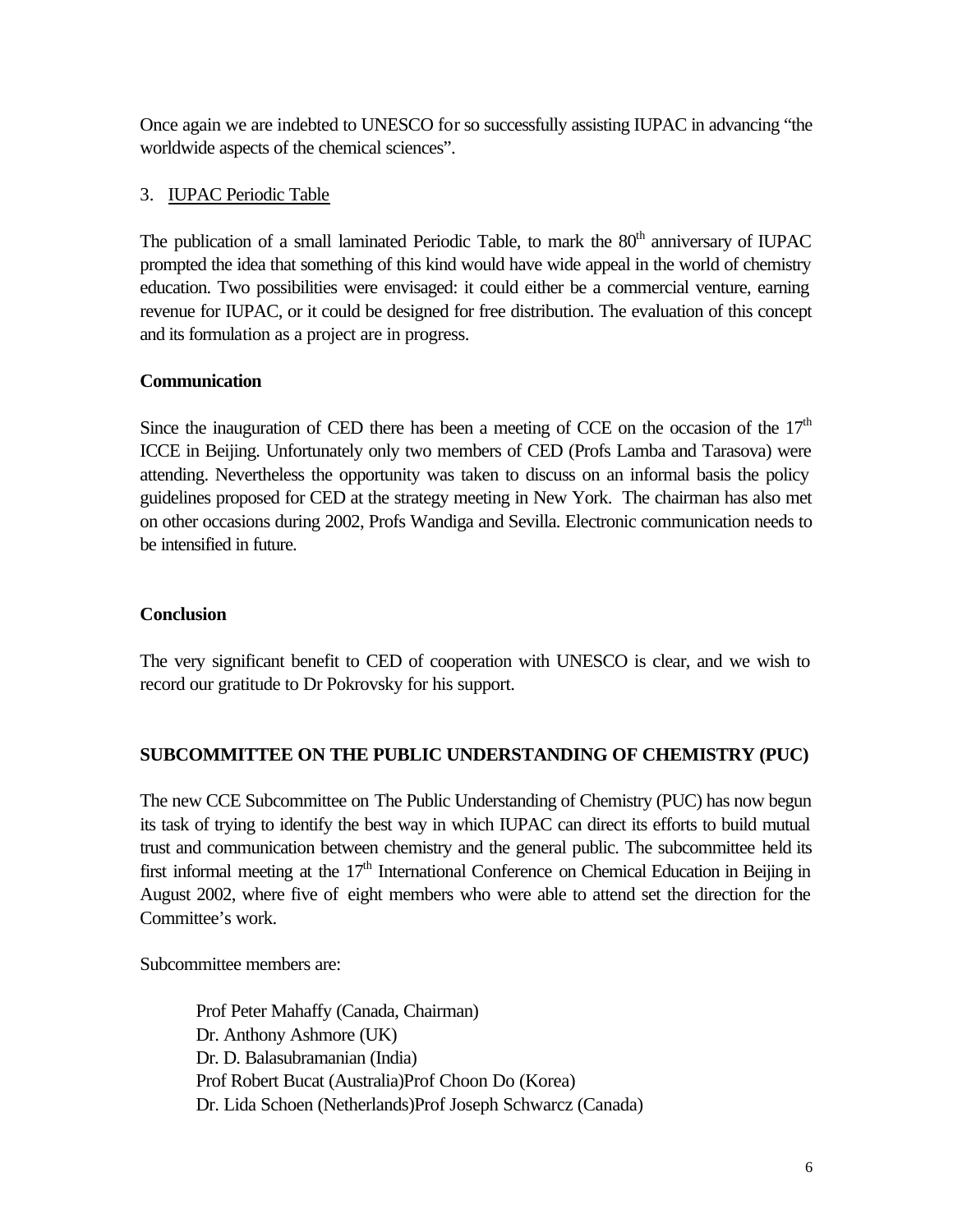Prof Yoshito Takeuchi (Japan)

In its first year, the PUC subcommittee has focused on three activities:

### **Evaluation of public understanding**

The subcommittee is preparing a proposal for an IUPAC project to map and evaluate existing public understanding of science efforts and propose a focus for PUC activities. Consistent with IUPAC's aims and goals, activities will probably be centred on facilitating communication among those responsible for on-going public understanding initiatives, and encouraging others to fill in the gaps that are identified. It is clear that much of the subcommittee's work will be done electronically, and the Internet will be an important tool in communicating what is being done. Professor Bucat <br/>bucat@chem.uwa.edu.au> is coordinating the preparation of a project proposal.

### **Organization of symposia**

The subcommittee is promoting discussion on the Public Understanding of Chemistry at the 39<sup>th</sup> IUPAC Congress, held jointly this year with the 86<sup>th</sup> Conference of the Canadian Society for Chemistry (session CE03 of the Congress, on Aug 14, 2003). On that date a series of three symposia featuring invited speakers will be held, focusing on various aspects of the public understanding of chemistry. Symposia titles are as follows:

The Flow of Ideas Between Chemists and the Public Through the Media The Flow of Ideas from the Research Lab to Industrial or Public Use The Flow of Ideas Through Society

#### **Poster competition**

Younger chemists and citizens have brought a rich visual dimension to this topic by contributing to an international poster contest for 10–16 year old students on the topic *It's a Chemical World.* A distinguished panel of judges has agreed to accept the very difficult task of selecting winners from the 260 paper and electronic entries that have come in from students in over 20 countries. Select entries will be displayed throughout the Ottawa Congress and published in *Chemistry International*.

**Miscellaneous** The chairman attended the meeting of COCI at Sundsvall in 2002 and a meeting in Cairo in 2003 to inform himself about the 'systemic approach' to education that is being developed in a number of Arab countries and promoted by Professor Fahmi (NR, Egypt). He is also chairman of the Royal Society of Chemistry's IUPAC committee (and consequently a member of Council of the RSC), a member of the Royal Society's Scientific Unions Committee, leader of the UK's delegation to Council, and representing the Royal Society of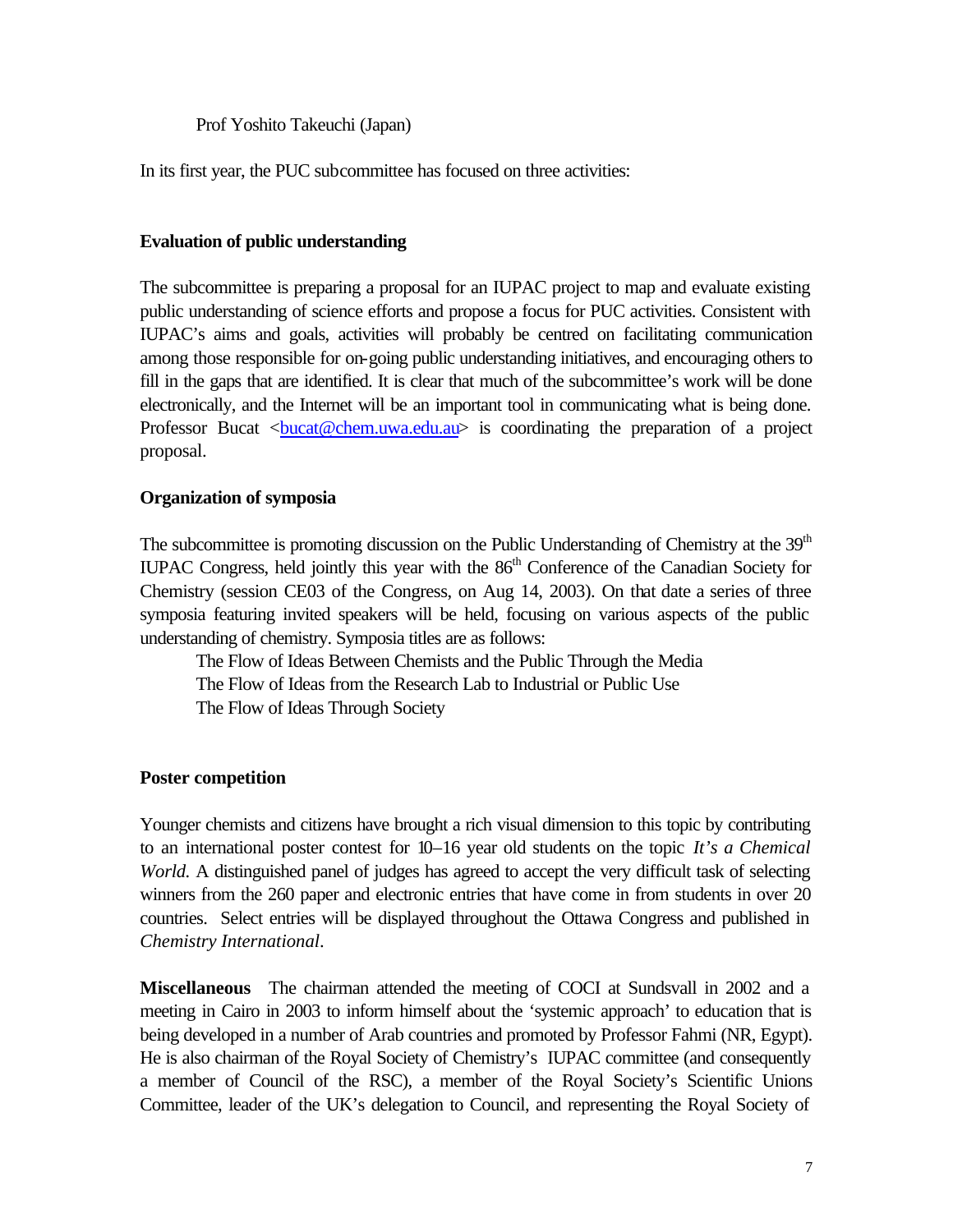Chemistry at the World Chemistry Leaders meeting following Council. Over the next few months he is promoting chemical education at conferences in the USA, Brazil, Russia, Argentina, Viet Nam, Malta, Serbia, and Australia.

# **IV TABULAR MATERIAL**

## **Members of the CCE**

Membership of the committee is large, because the number of NRs is unlimited. The establishment is 8 TM and 8 AM.

### **Titular Members:**

| Chairman of CED                   |  |  |
|-----------------------------------|--|--|
|                                   |  |  |
| Secretary and Project Coordinator |  |  |
| Chairman of PUC                   |  |  |
| Chairman                          |  |  |
|                                   |  |  |
|                                   |  |  |
|                                   |  |  |
|                                   |  |  |
|                                   |  |  |
|                                   |  |  |
|                                   |  |  |
| Korea (IV)                        |  |  |
| New Zealand (V)                   |  |  |
| Italy (VI)                        |  |  |
| USA (VII)                         |  |  |
|                                   |  |  |
|                                   |  |  |
|                                   |  |  |
|                                   |  |  |

# **National Representatives:**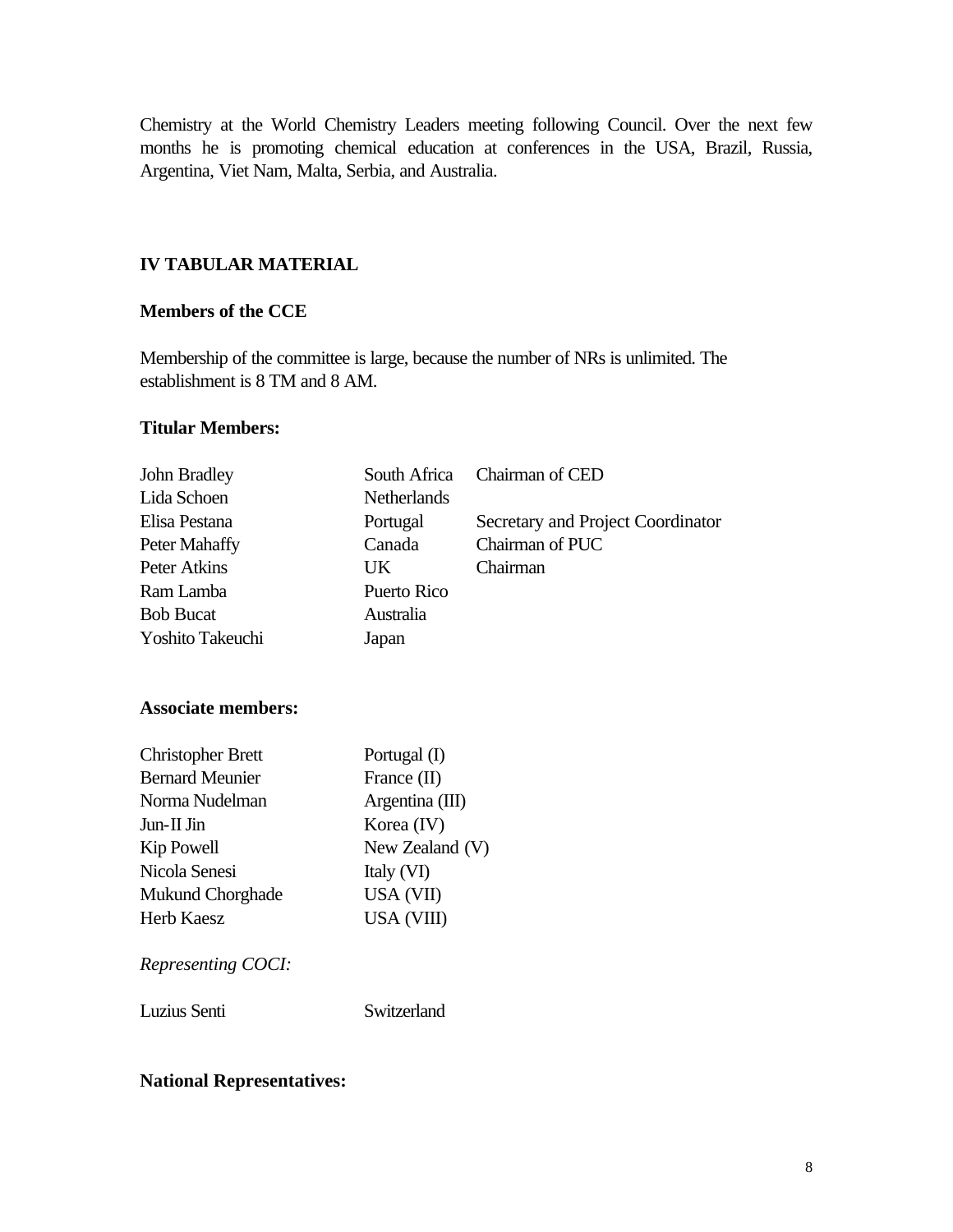| Choon Do               | Korea                 | Organizer, 19 ICCE |
|------------------------|-----------------------|--------------------|
| Józef Ziólkowski       | Poland                |                    |
| Alvaro Chrispino       | Brazil                |                    |
| <b>Farouk Fahmy</b>    | Egypt                 |                    |
| <b>Tony Ashmore</b>    | UK.                   |                    |
| <b>Borislay Toshev</b> | Bulgaria              |                    |
| Eduardo Villarreal     | Argentina             |                    |
| Eva Akesson            | Sweden                |                    |
| Françoise Rouquérol    | France                |                    |
| Helena Klímová         | <b>Czech Republic</b> |                    |
| Hale Bayram            | Turkey                | Organizer, 18 ICCE |
| Juan Garringa          | Puerto Rico           |                    |
| Mariam AI-Wateed       | Kuwait                |                    |
| Masato Ito             | Japan                 | Editor, CEI        |
| Matti Näsäkkälä        | Finland               |                    |
| Mei-Hun Chiu           | Taiwan                |                    |
| Mordechai Livneh       | <b>Israel</b>         |                    |
| Natalia Tarasova       | Russia                |                    |
| Qiankun Zhuan          | China                 |                    |

### **Publications**

None in the period of report

#### **Projects in progress** *(including interdivisional collaborations)*

1999-035-1-025 - Chemical education and sustainable development

2001-054-1-025 - Inter-Union meeting on education

2001-046-1-050 - Introduction of small scale chemistry experiments - teacher training

2001-045-1-050 - DIDAC worldwide

2002-021-2-050 - A feasibility study of the scope and limitation of machine translations as a means of disseminating useful reading material for chemical education to be used on the internet

2002-010-1-050 - Toward a core organic chemistry curriculum for Latin American universities

2001-016-1-050 - IUPAC chemical nomenclature for chemistry teachers at secondary schools